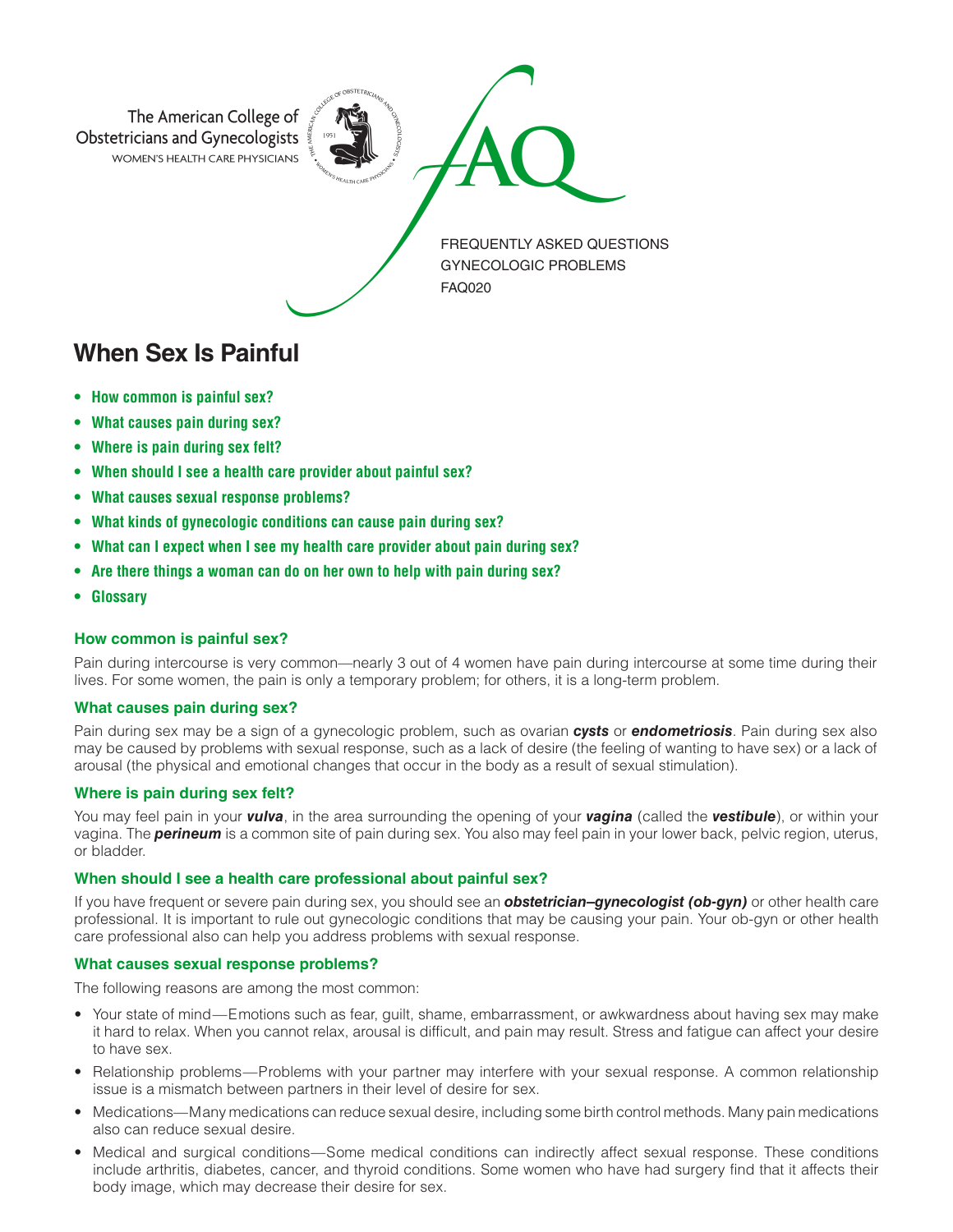• Your partner—If your partner has a sexual problem, it can make you anxious about sex. If your partner is taking a drug for erectile dysfunction, he may have delayed orgasm, which can lead to long, painful intercourse.

# **What kinds of gynecologic conditions can cause pain during sex?**

Pain during sexual intercourse can be a warning sign of many gynecologic conditions. Some of these conditions can lead to other problems if not treated:

- Skin disorders—Some skin disorders may result in ulcers or cracks in the skin of the vulva. Contact dermatitis is a common skin disorder that affects the vulva. It is a reaction to an irritating substance, such as perfumed soaps, douches, or lubricants. It may cause itching, burning, and pain. Treatment of skin disorders depends on the type of disorder.
- Vulvodynia—This is a pain disorder that affects the vulva. There are many treatments available for vulvodynia, including self-care measures. Medication or surgery may be needed in some cases. For more information about this condition, see FAQ127 Vulvodynia.
- Hormonal changes—During *perimenopause* and *menopause*, decreasing levels of the female hormone *estrogen* may cause vaginal dryness. Hormone therapy is one treatment option. Using a lubricant during sex or a vaginal moisturizer also may be helpful.
- Vaginitis—Vaginitis, or inflammation of the vagina, can be caused by a yeast or bacterial infection. Symptoms are discharge and itching and burning of the vagina and vulva. Vaginitis can be treated with medication (see FAQ028 Vaginitis).
- Vaginismus—Vaginismus is a reflex contraction (tightening) of the muscles at the opening of your vagina. Vaginismus may cause pain when you try to have sexual intercourse. Vaginismus can be treated with different forms of therapy.
- Childbirth—Women who have had an *episiotomy* or tears in the perineum during childbirth may have pain during sex that may last for several months. Treatments include physical therapy, medications, or surgery.
- Other causes—*Pelvic inflammatory disease*, endometriosis, and *adhesions* are all associated with pain during sex.

# **What can I expect when I see my health care professional about pain during sex?**

Your medical and sexual history, signs and symptoms, and findings from a physical exam are important factors in determining the cause of your pain. Sometimes, tests are needed to find the cause. A *pelvic exam* or *ultrasound exam* often gives clues about the causes of some kinds of pain. Further evaluation, sometimes involving a procedure called a *laparoscopy*, may be needed.

You also may be asked about medications that you are taking, whether you have any medical conditions, and past events that may affect how you feel about sex, such as sexual abuse. Other health care professionals may be consulted for further evaluation and treatment, such as a physical therapist or a dermatologist (a specialist in diseases of the skin).

# **Are there things a woman can do on her own to help with pain during sex?**

If you have pain during sex, see an ob-gyn or other health care professional. There also are some self-help measures you can try to relieve pain during sex:

- Use a lubricant. Water-soluble lubricants are a good choice if you experience vaginal irritation or sensitivity. Siliconebased lubricants last longer and tend to be more slippery than water-soluble lubricants. Do not use petroleum jelly, baby oil, or mineral oil with condoms. They can dissolve the latex and cause the condom to break.
- Make time for sex. Set aside a time when neither you nor your partner is tired or anxious.
- Talk to your partner. Tell your partner where and when you feel pain, as well as what activities you find pleasurable.
- Try sexual activities that do not cause pain. For example, if intercourse is painful, you and your partner may want to focus on oral sex or mutual *masturbation*.
- Try nonsexual, but sensual, activities like massage.
- Take pain-relieving steps before sex: empty your bladder, take a warm bath, or take an over-the-counter pain reliever before intercourse.
- To relieve burning after intercourse, apply ice or a frozen gel pack wrapped in a small towel to the vulva.

### **Glossary**

*Adhesions:* Scarring that binds together the surfaces of tissues.

**Cysts:** Sacs or pouches filled with fluid or other material.

*Endometriosis:* A condition in which tissue that lines the uterus is found outside of the uterus, usually on the ovaries, fallopian tubes, and other pelvic structures.

**Episiotomy:** A surgical incision made into the perineum (the region between the vagina and the anus) to widen the vaginal opening for delivery.

**Estrogen:** A female hormone produced in the ovaries.